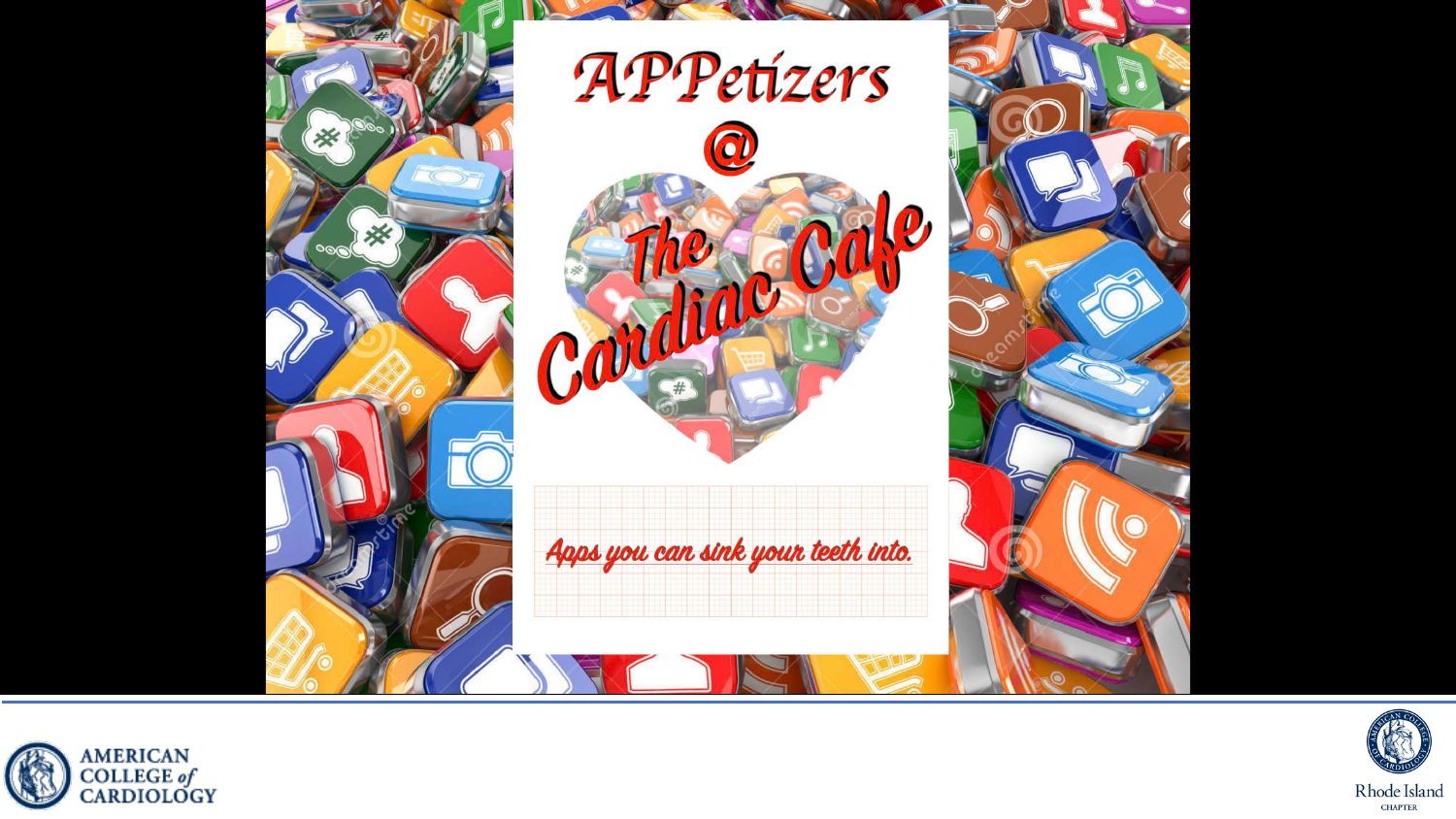#### Criteria for Choosing Apps

- Low Cost or No Cost
- Minimum 3 Stars or No Stars
- iOS and Android
	- iOS Only Apps considered based on Merit
- App not Pharma Biased
- Were Up To Date and Clinically Relevant



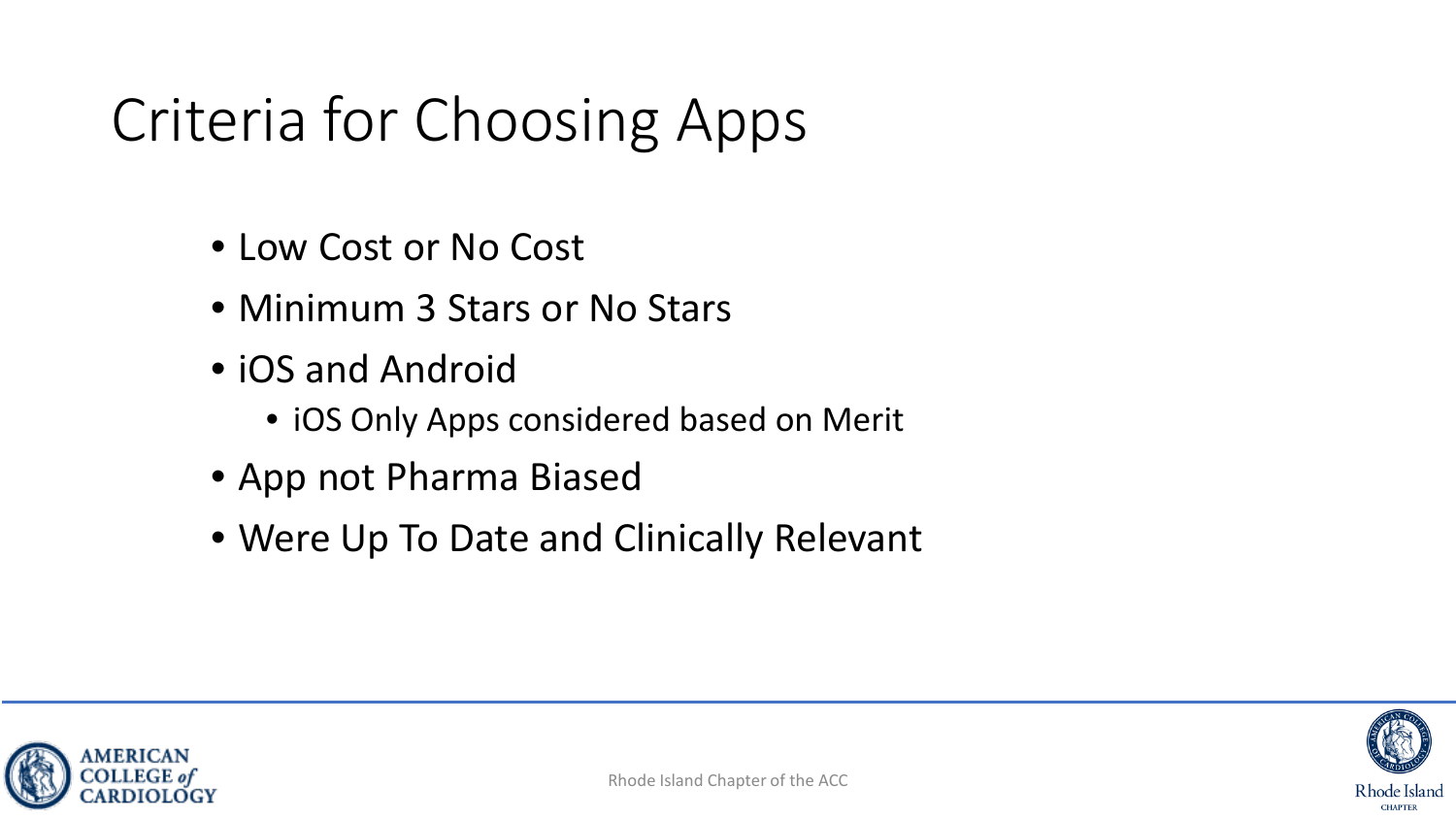#### App Categories

- References
- Access
- Learning
- Teaching or Working With Patients
- Clinical Tools



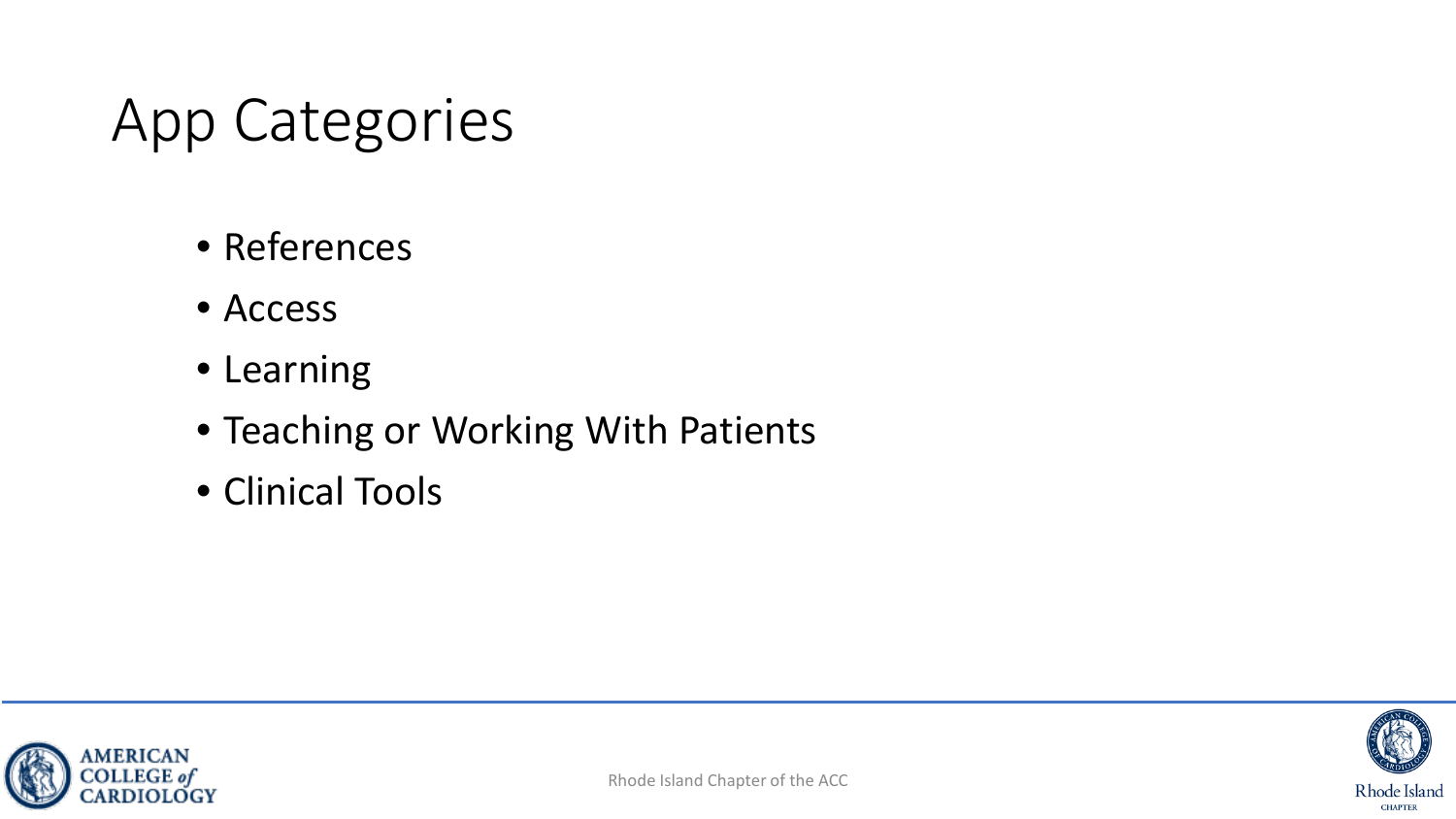

# Medscape – Reference and Clinical Tool

- Medical News
- Drug References
- Disease References
- Drug Interaction Checks
- Medical Calculators
- Formulary Info
- Pill Identifier
- Pro
	- Broad Reference
	- Calculators
	- Lots of Drug Info
	- FREE
- Cons
	- Ads
	- Sign Up



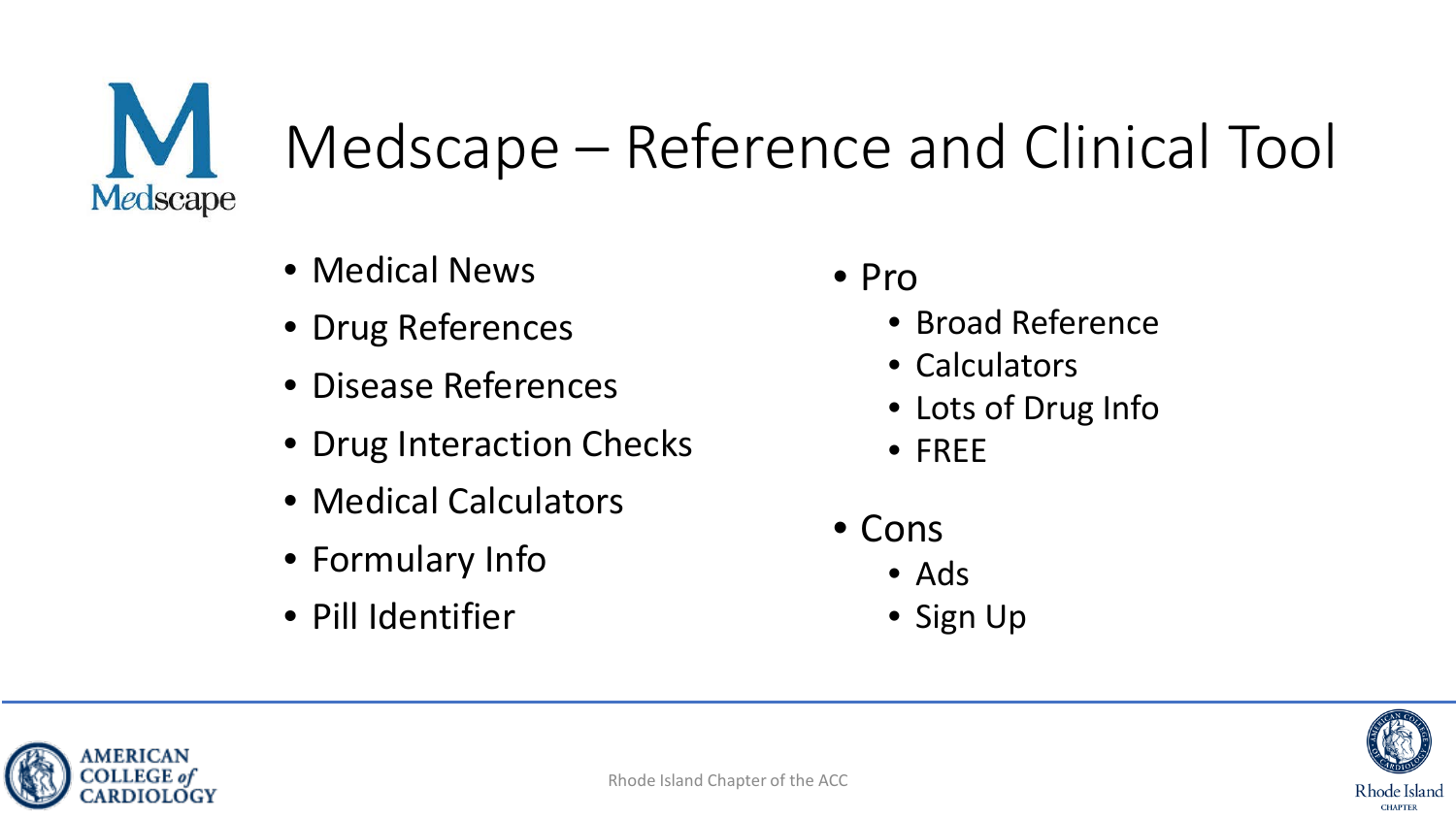

## Epocrates – Reference and Clinical Tool

- Medical News
- Drug References
- Disease References
- Drug Interaction Checks
- Medical Calculators
- Formulary Info
- Pill Identifier
- Pro
	- Broad Reference
	- Calculators
	- Lots of Drug Info
	- FREE but Limited
- Cons
	- Plus (\$174.99 / yr)



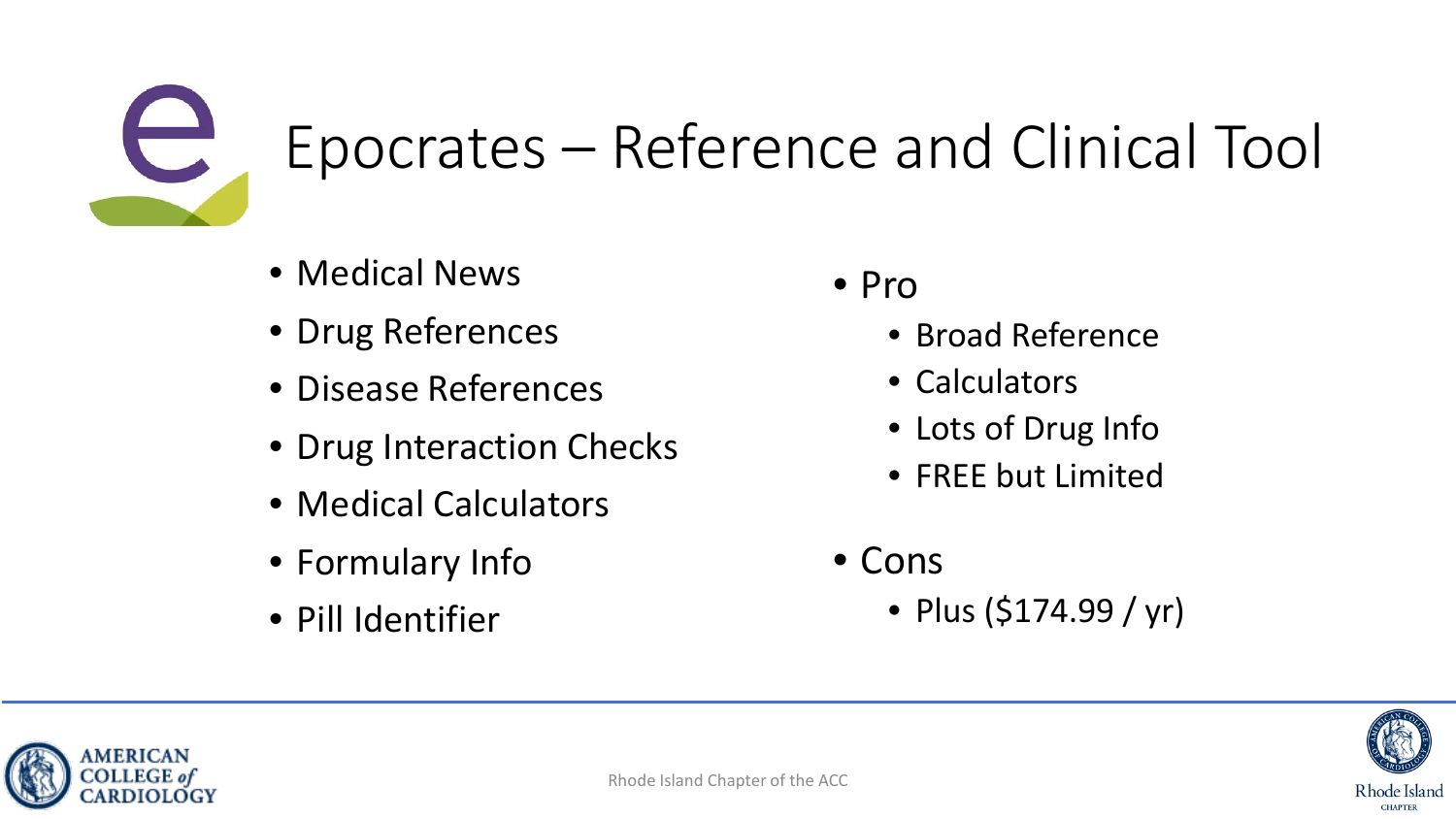

#### Up To Date – Reference and Clinical Tool

- Medical News
- Drug References
- Disease References
- Drug Interaction Checks
- Medical Calculators
- Formulary Info
- Pill Identifier
- Pro
	- Broad Reference
	- Calculators
	- Lots of Drug Info
	- FREE but Limited
	- CME Credits
- Cons
	- Plus (\$174.99 / yr) but can use Lifespan License



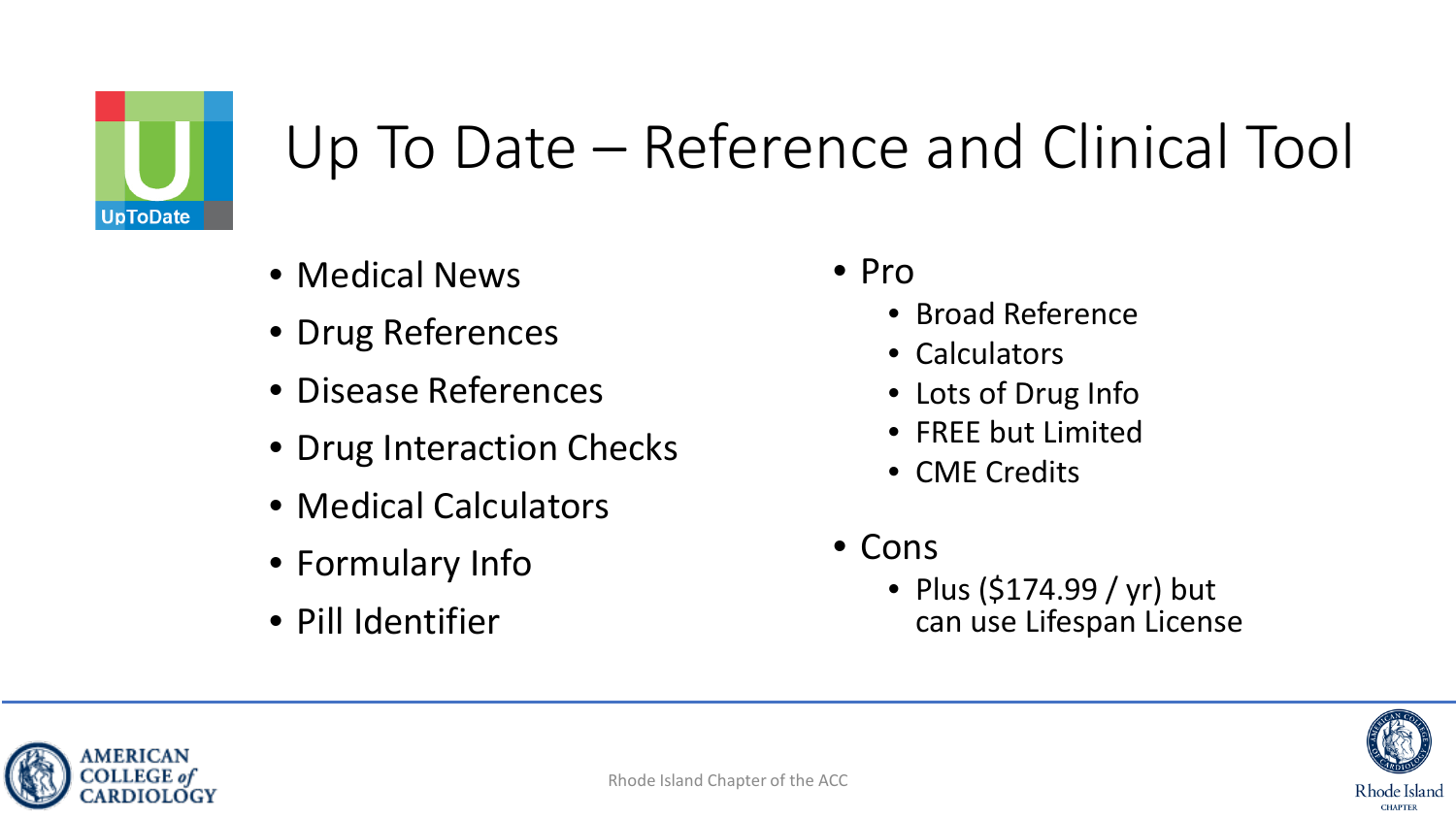## **Epic** Haiku / Canto – Epic Provider Portal

- Patient Charts
- Lab Results
- InBasket
- Secure Texting
- Schedule
- OR Status Board
- Pro
	- FREE
	- Access from Anywhere
- Cons
	- Lifespan Only
	- Access Limited to Providers



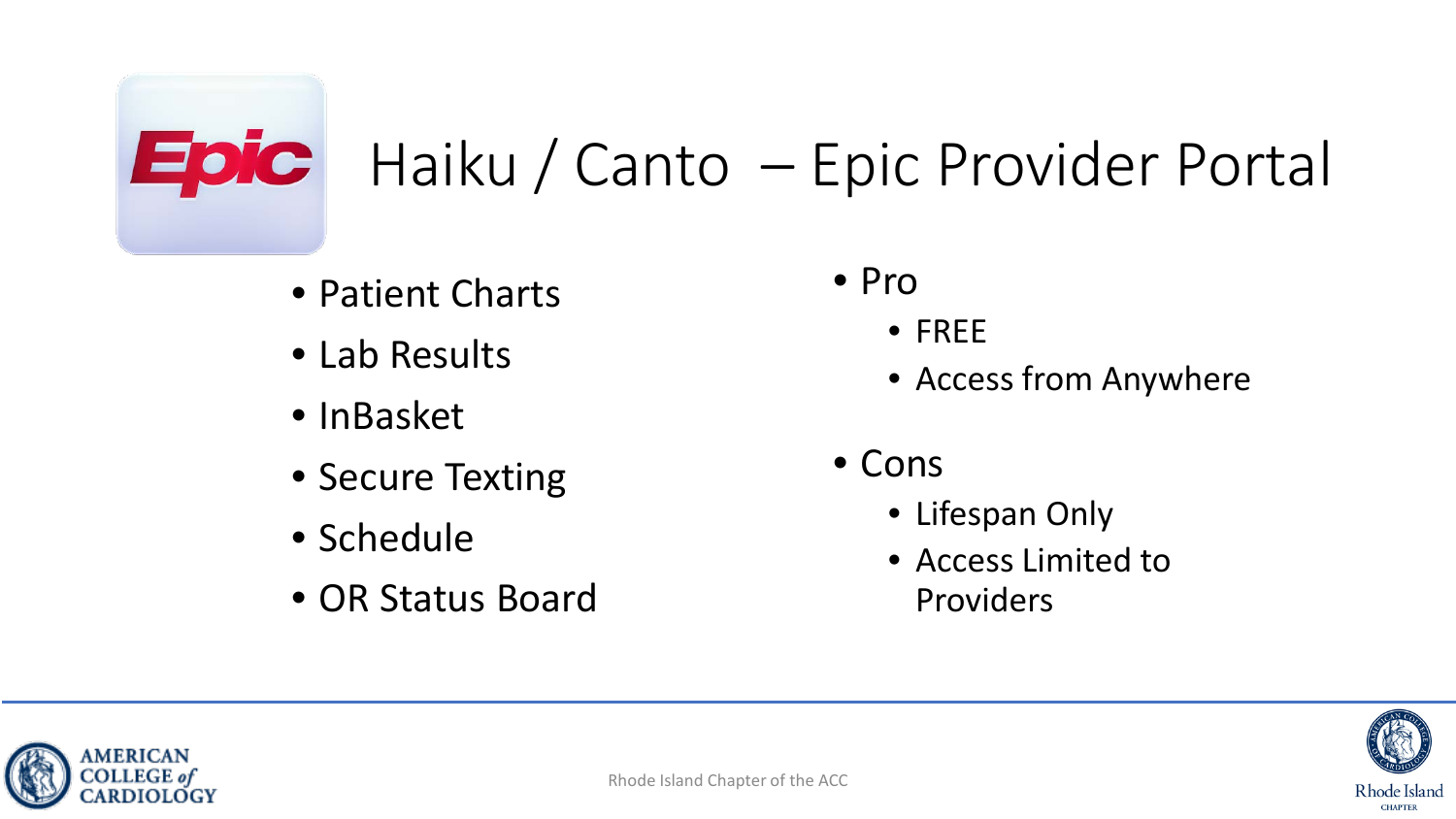#### Apps for Learning - Eponyms



A great resource for all those signs, anatomical findings and compilation of symptoms named for someone else.

- Pro
	- FREE (students)

- Cons
	- \$1.99 Non-Students





Rhode Island **CHAPTER**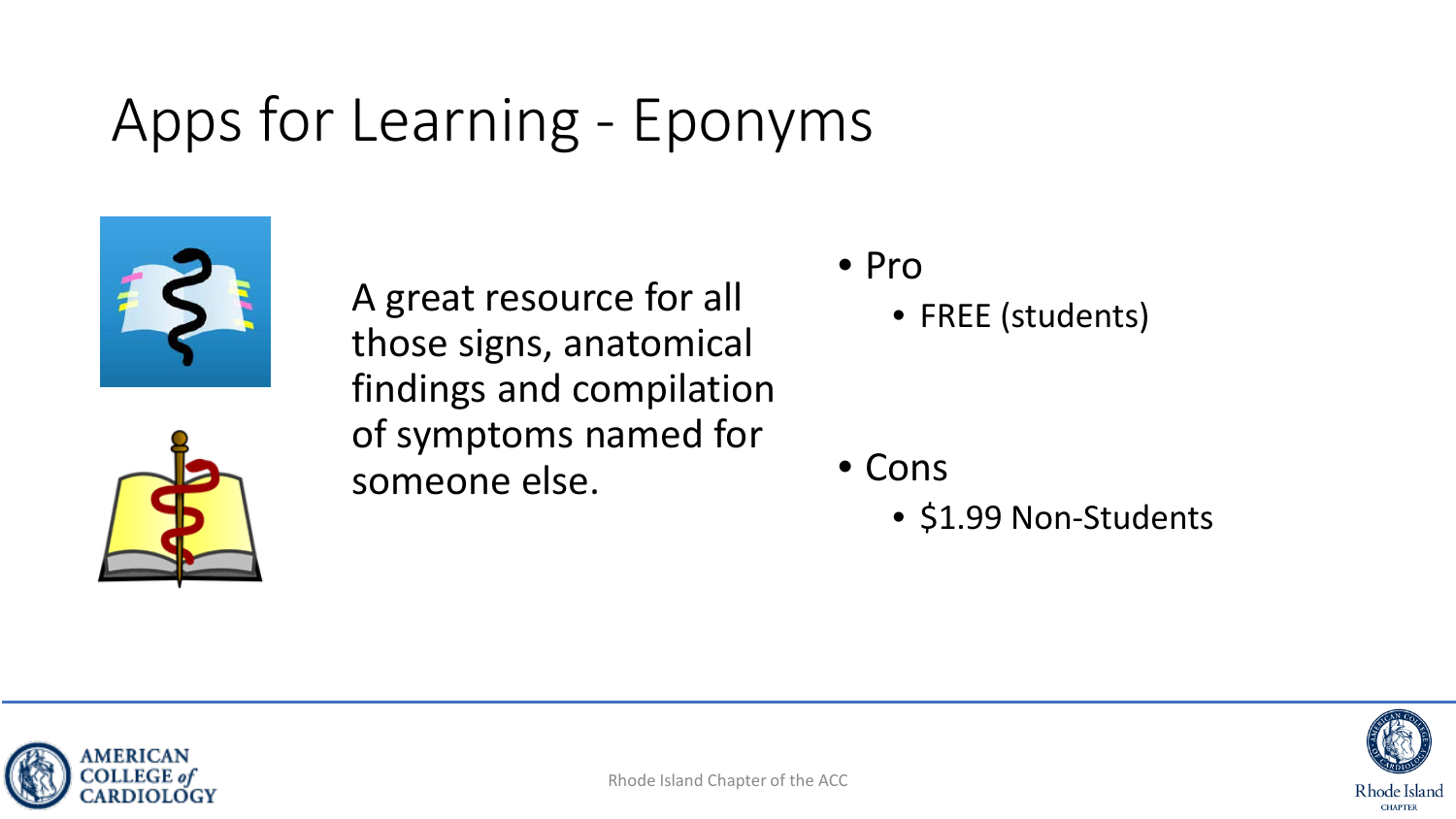#### Apps for Learning – TEE Standard Views



A teaching and learning app which helps you translate 2-D imaging into a 3-D understanding.

- Pro
	- Highly rated
- Cons
	- $•$  \$4.99
	- Works best on iPad or Android Tablet



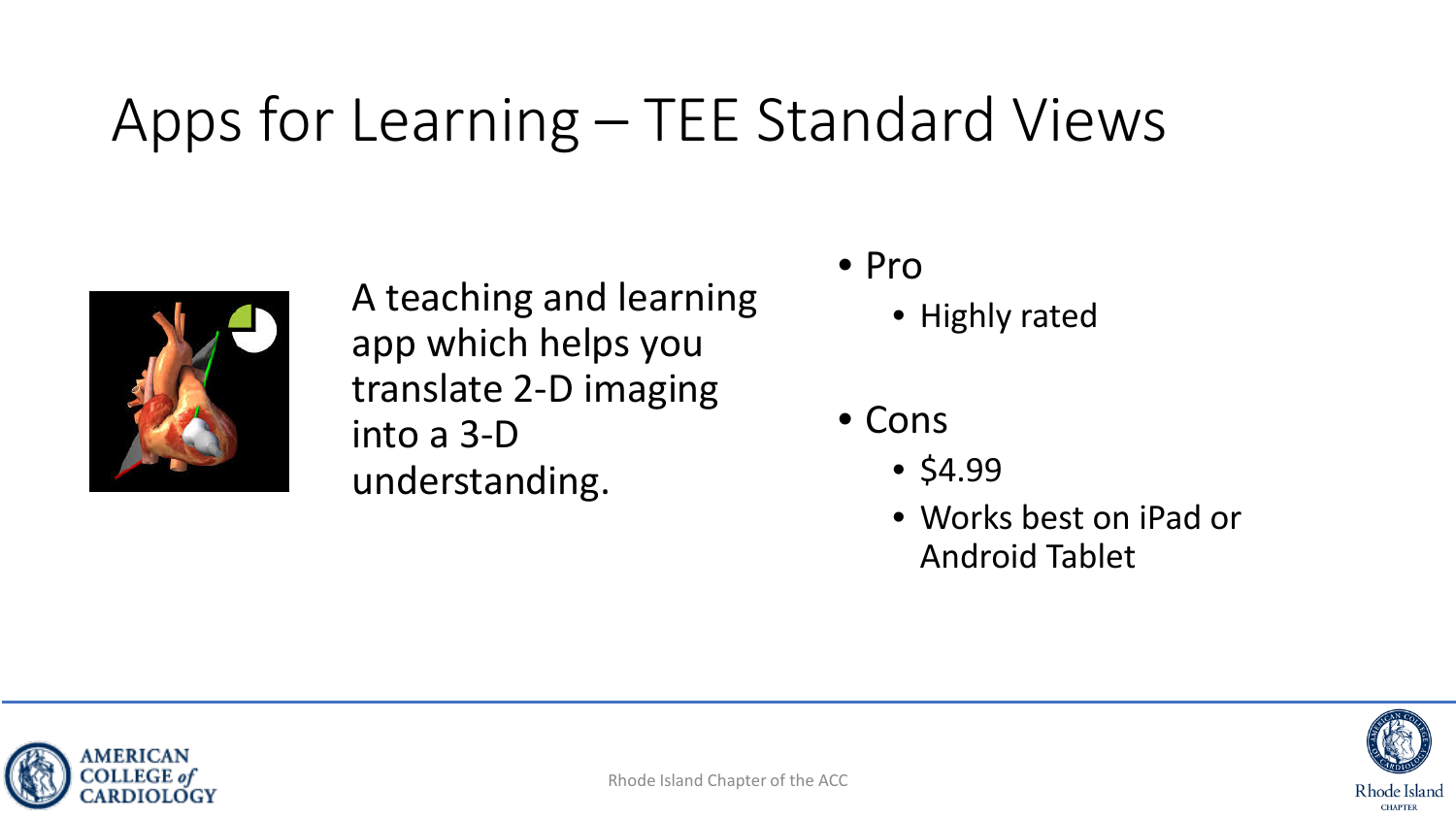#### Apps for Learning – CathSource





Designed to bring a better understanding of coronary anatomy and pathology through the use of cath Images.

- Pro
	- Lots of various pathology to learn from.
- Cons
	- \$3.99



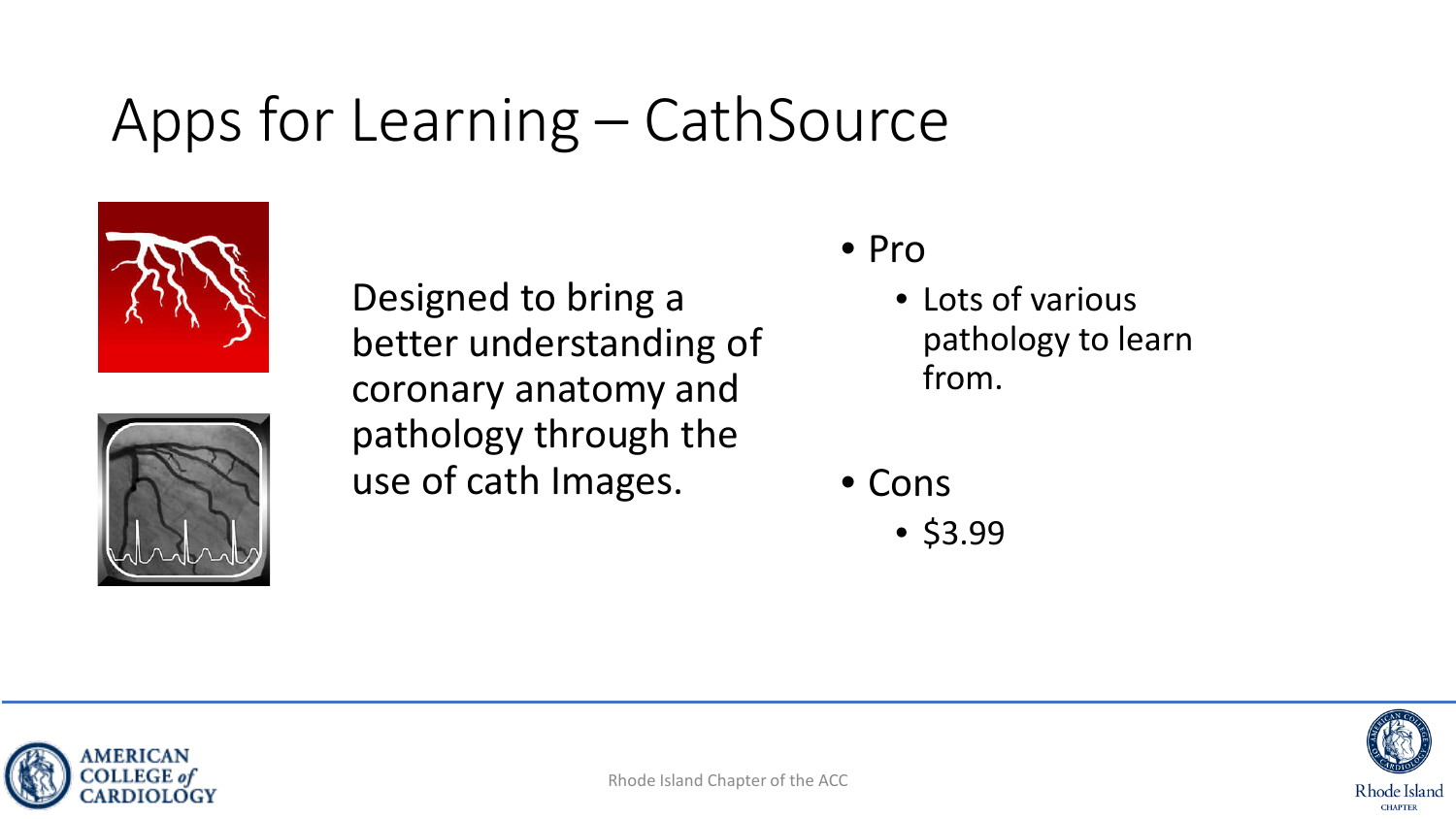#### Apps for Learning – ECGSource



Designed to help develop competency in ECG interpretation.

- Pro
	- Lots of great ECG tracings.
- Cons
	- \$0.99 iOS
	- \$2.99 Android



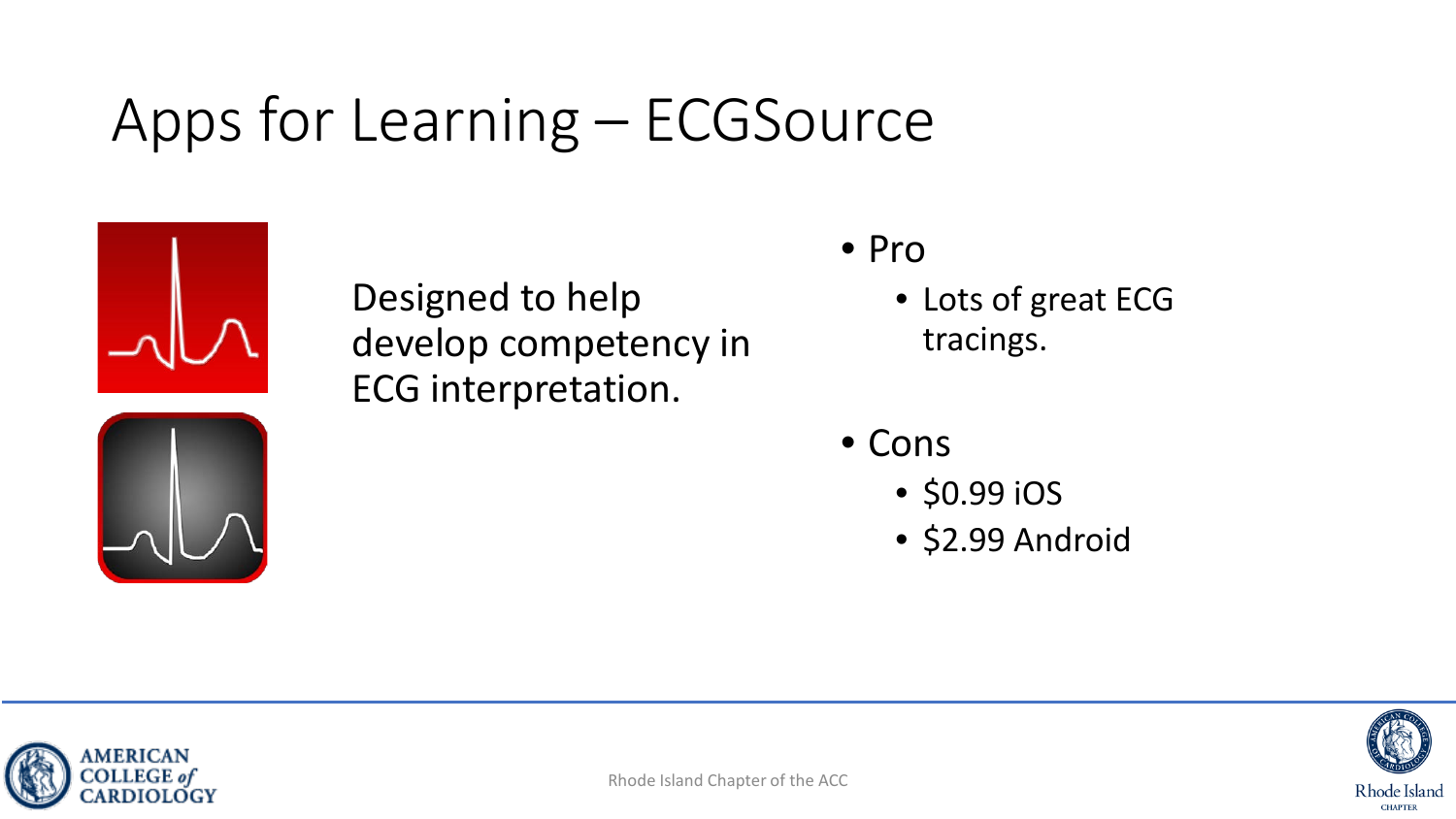#### Apps for Learning – Cardiac Care Unit Guide



Cardiac are Unit **Guide**  A great app that combines a reference of Classification Systems with an extensive list of Trials as well as some great Calculators.

- Pro
	- Highly rated
	- Some great Free areas
- Cons
	- Have to Register
	- Limited Free Stuff
	- \$4.99 full version



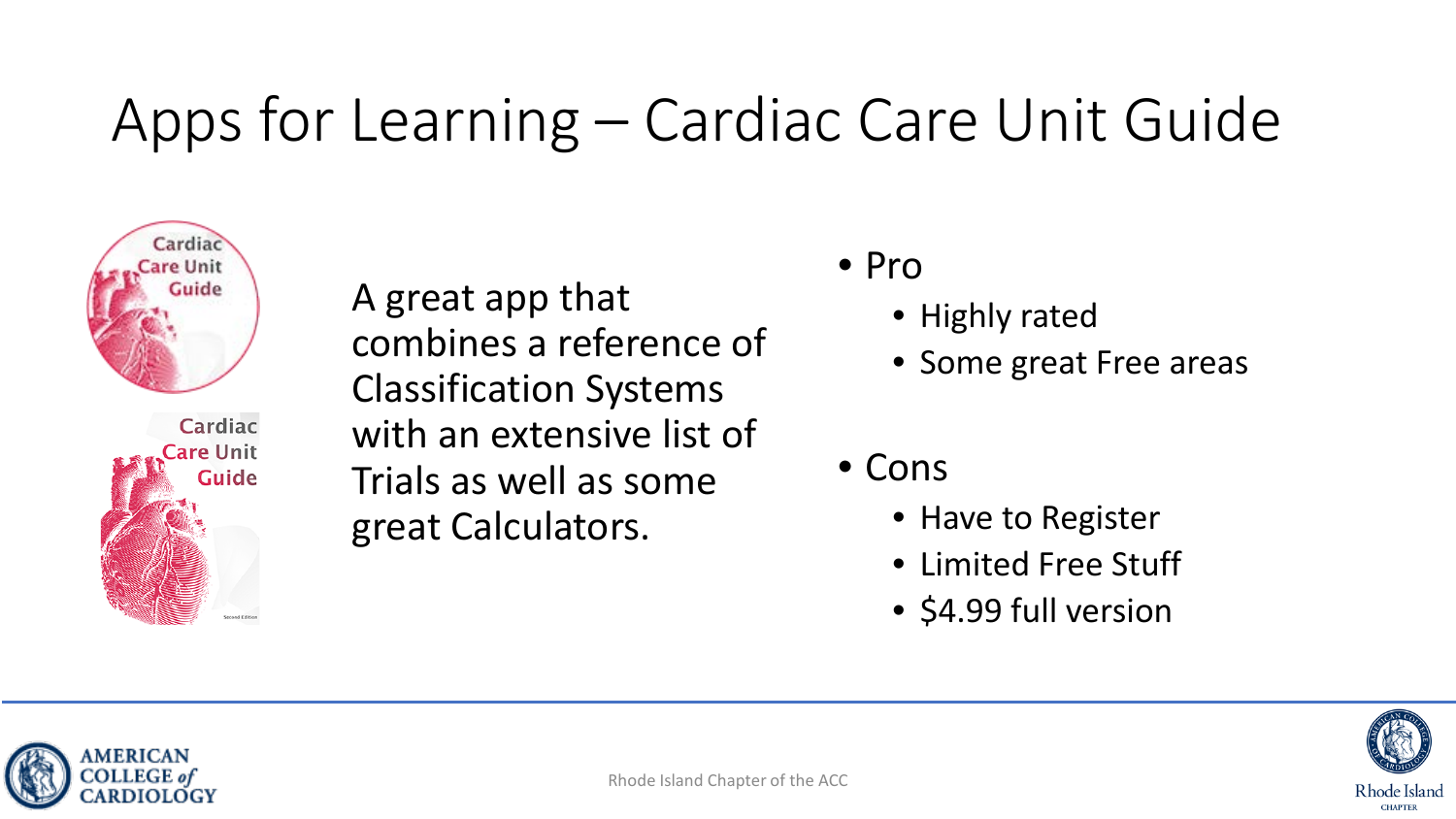#### Apps for Teaching / Working with Patient CardioSmart Heart Explorer (ACC)



An extensive animated library to help educate and demonstrate problems and procedures to patients.

- Pro
	- FREE
- Cons
	- Can not add annotations
	- Works best on iPad or Tablet



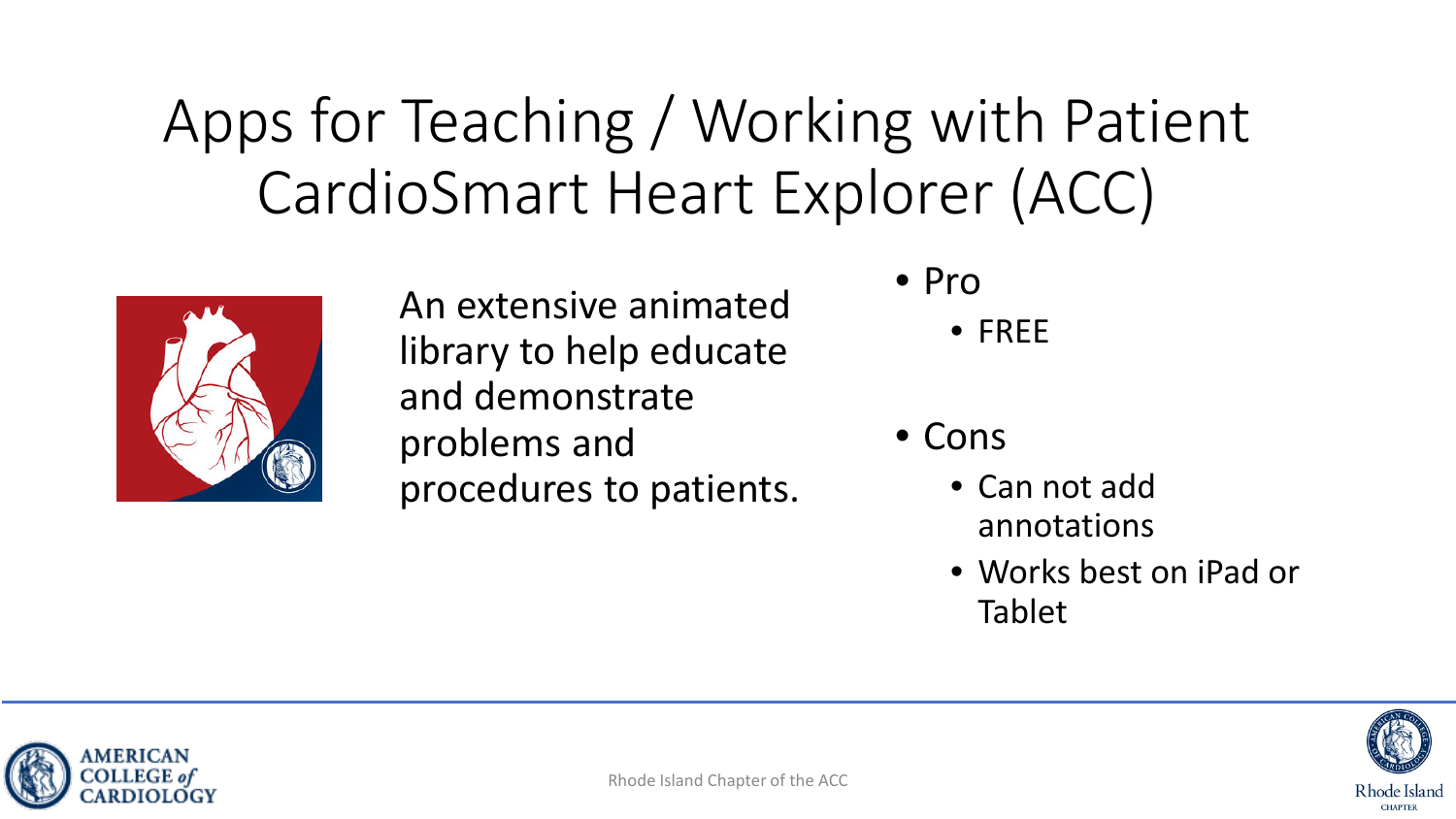#### Apps for Teaching / Working with Patient PowerPoint and Keynote (iOS only)







Rhode Island Chapter of the ACC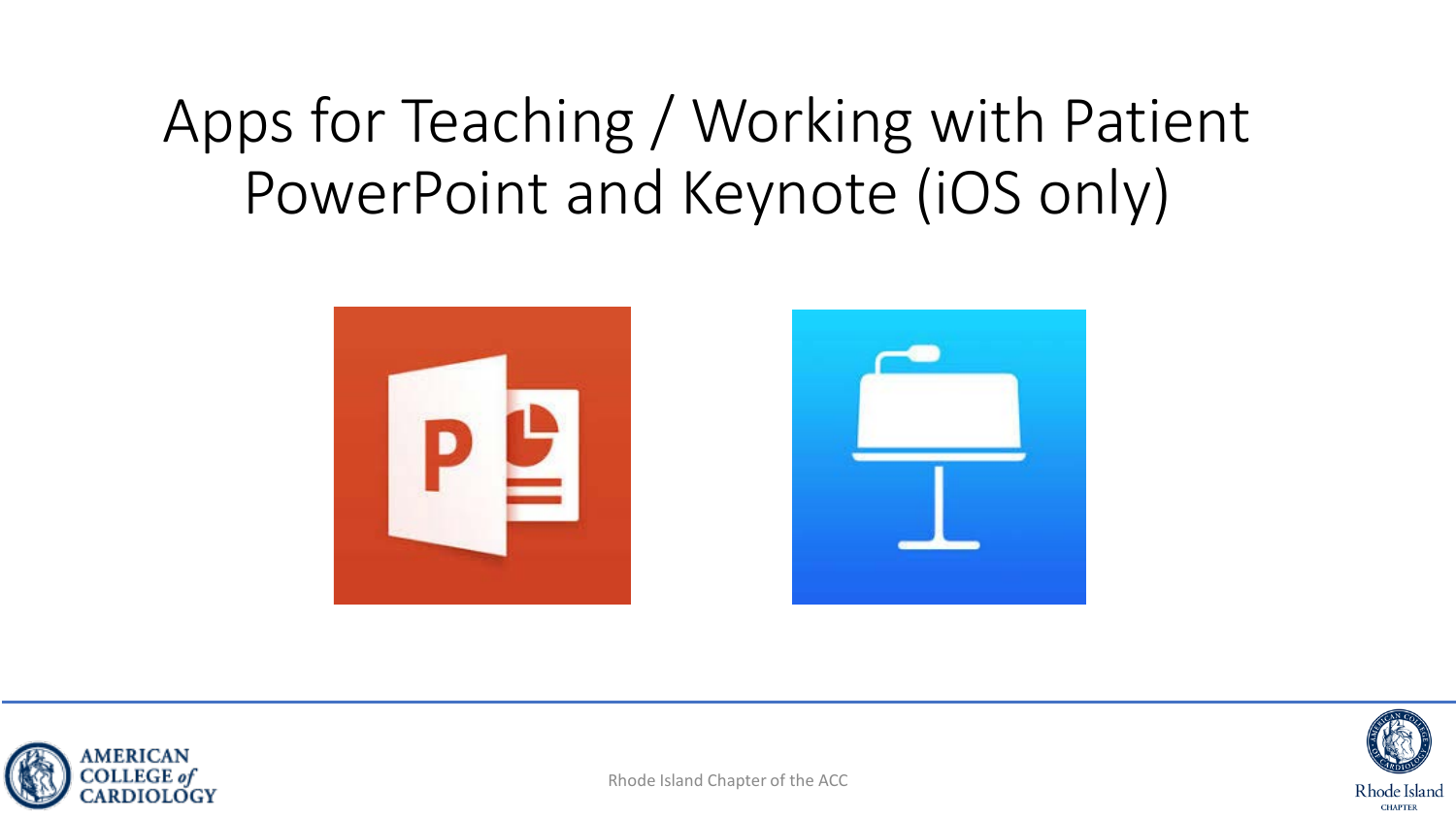#### Clinical Tools - MDCalc



Just an awesome collection of clinical calculators.

- Pro
	- FREE
	- FAVORITES
- Cons
	- Register /Login



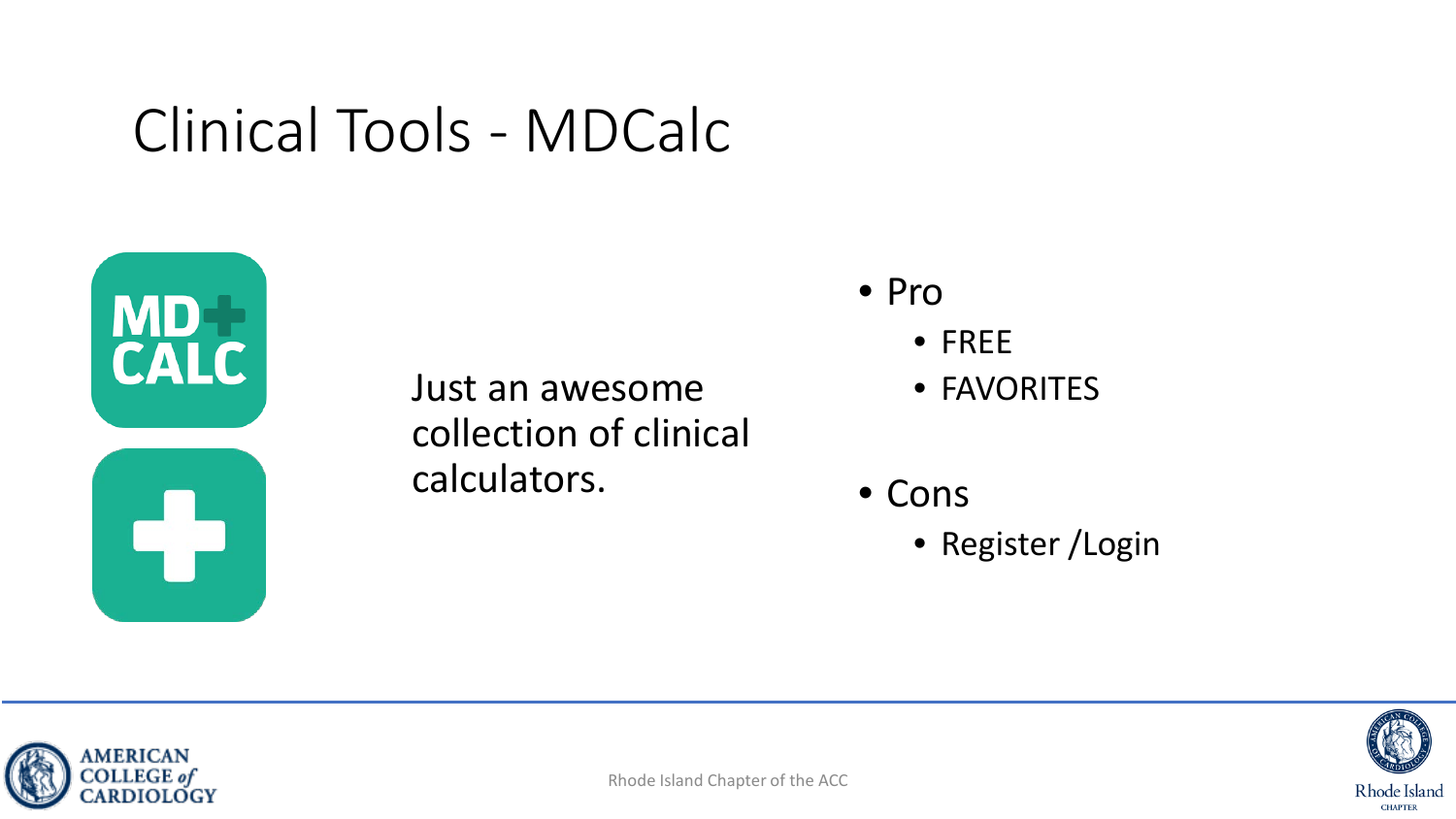#### Clinical Tools – Impella by AbioMed



A complete Impella resource at your fingertips.

• Pro

• FREE

• Cons

• None





Rhode Island Chapter of the ACC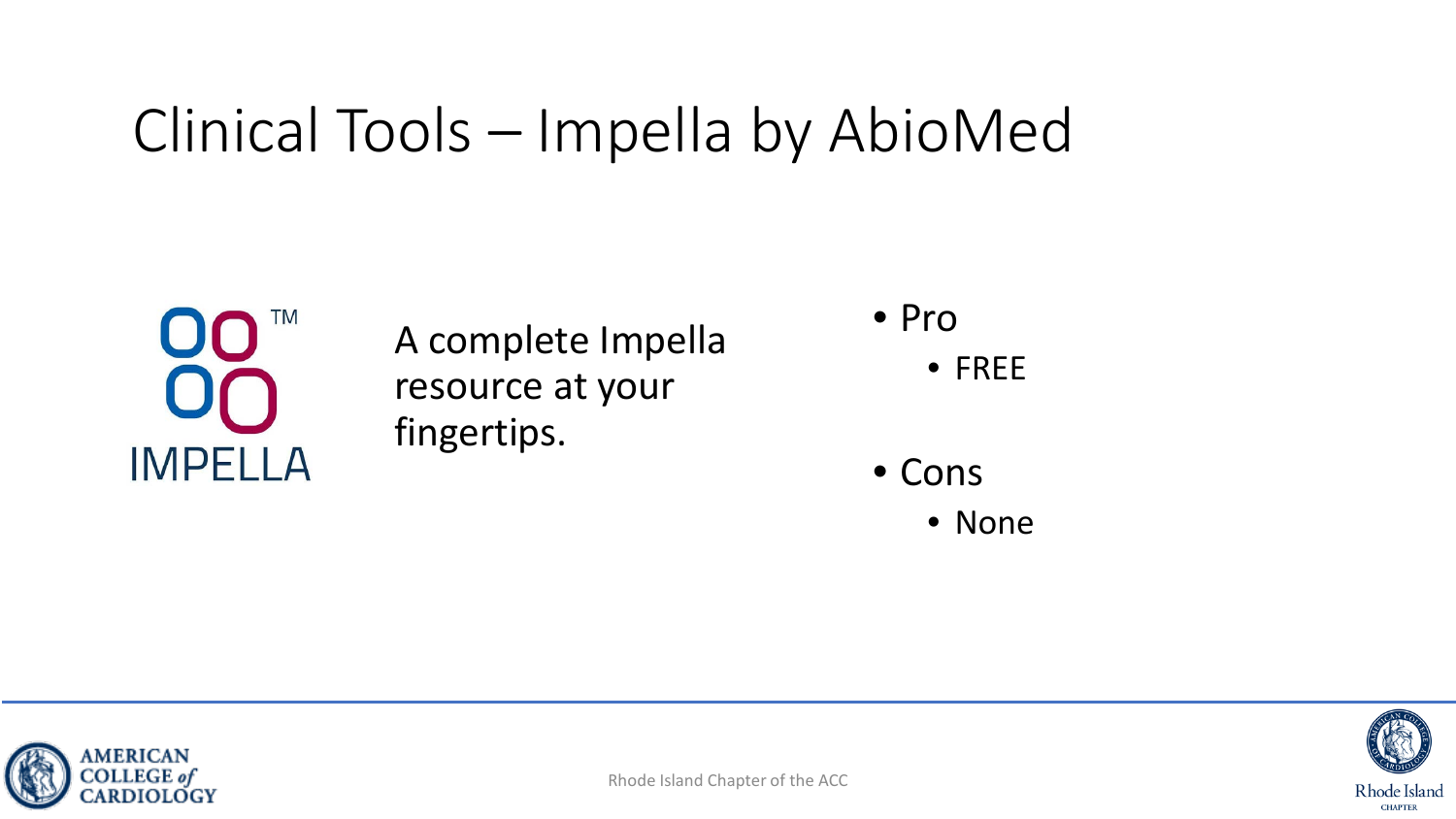#### Clinical Tools – Other ACC Apps



• Guideline Clinical App



• ICD/CRT Appropriate Use Criteria



• TAVR In-hospital Mortality Risk



• Cath/PCI Bleeding Risk Calculator



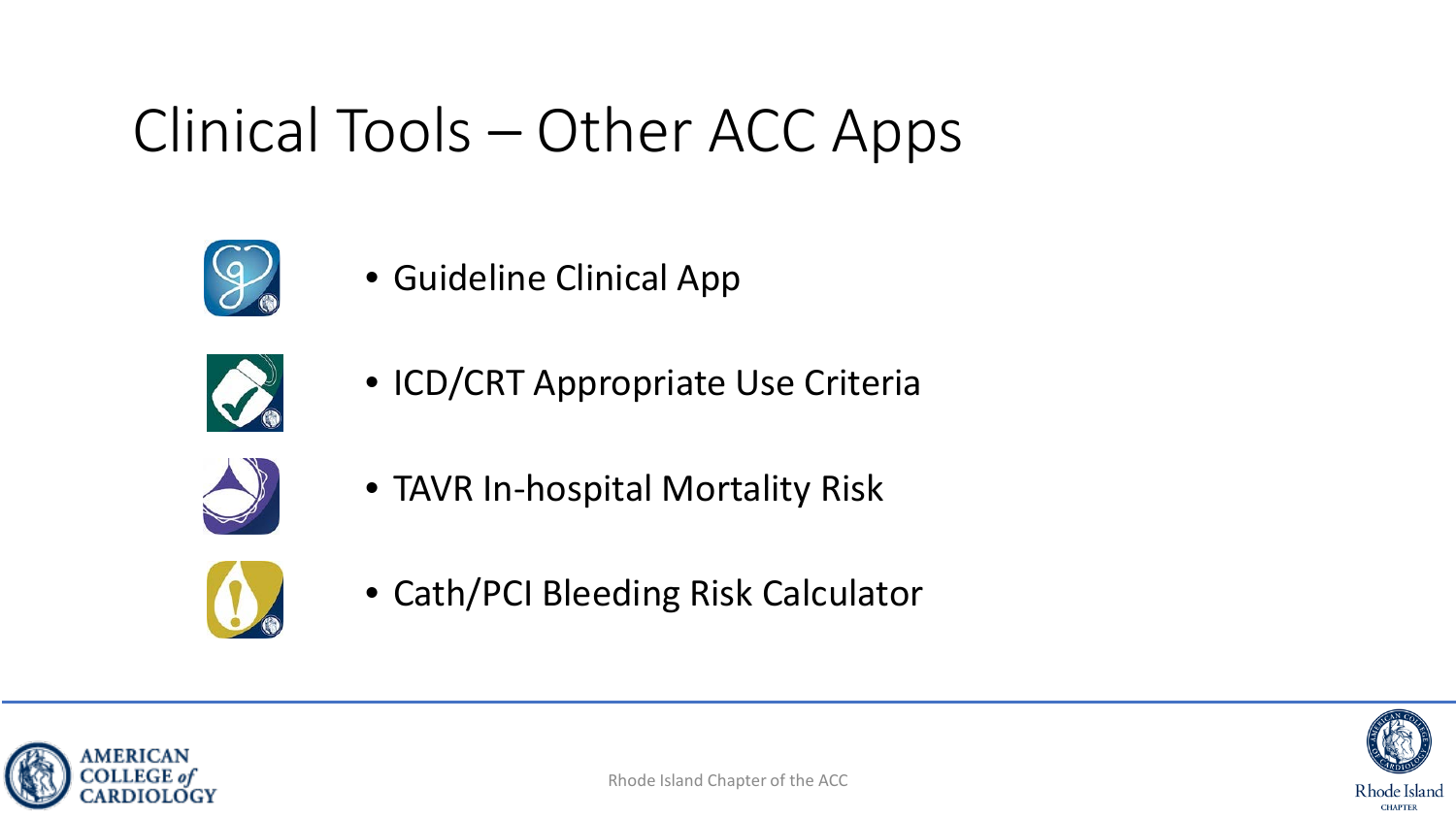#### Clinical Tools – Other ACC Apps



#### • Treat HF



• ManageMR



• DAPT Risk Calculator



• Anticoag Evaluator